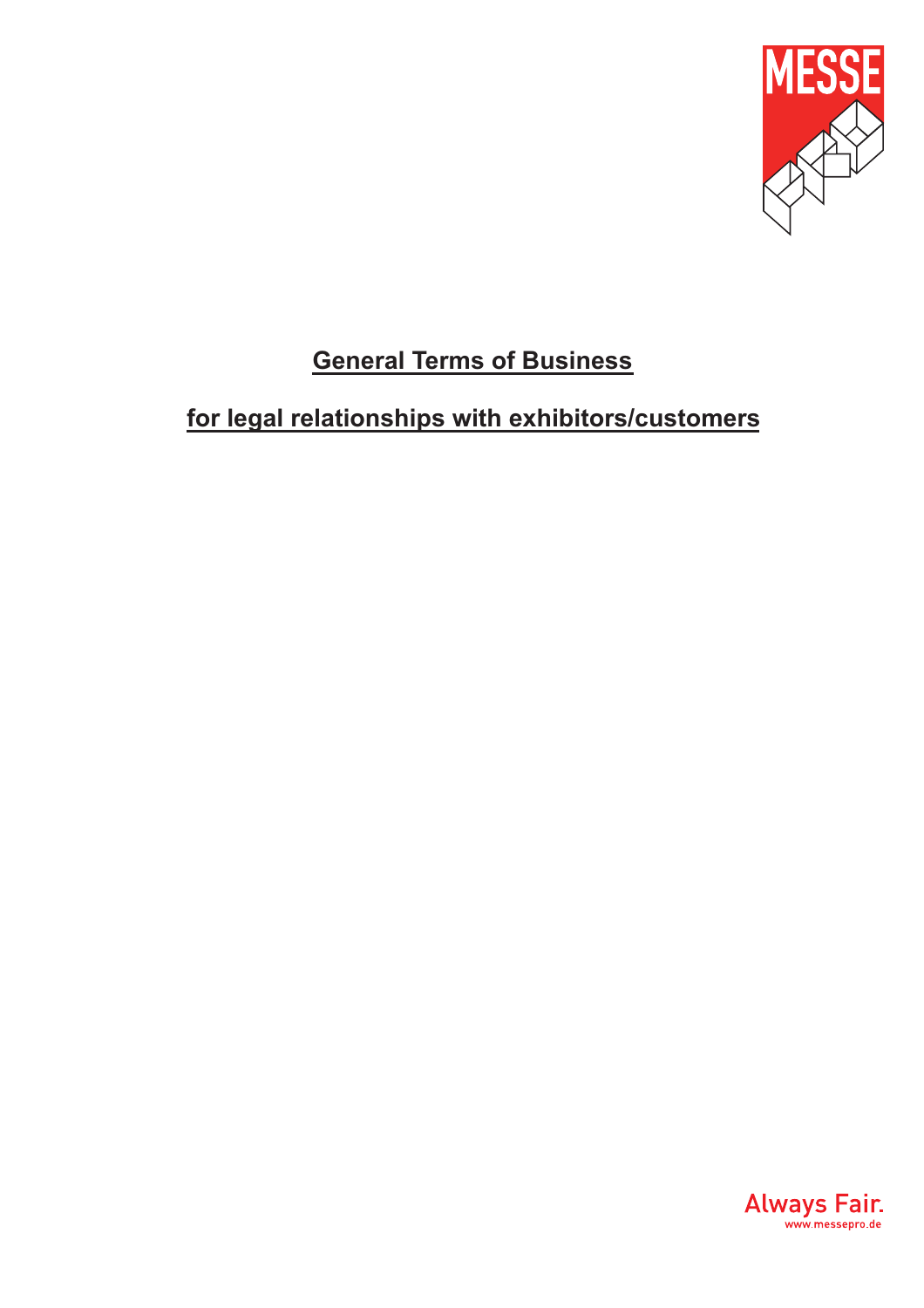# **GENERAL TERMS OF BUSINESS**

## **I. Basic Contract Principles**

#### 1.

All orders placed with the Contractor are based in rank on the following:

- $\Box$  The contents of a contract concluded between the parties
- □ The order confirmation
- □ The offer
- □ These General Terms of Business
- □ The legal provisions of the Bürgerliche Gesetzbuch of the Bundesrepublik Deutschland (German Civil Code), especially the provisions of Hire and Works Contract Law
- □ The Fee Structure for Architects and Engineers.

#### 2.

Any variations from these Terms of Business require written agreement.

## **II. Contents of Contract**

1.

All supplies and services are subject to the Terms below. These also apply to all future legal relationships between the Contractor and the Principal. Any contractual Terms by the Principal will only become part of this contract if acknowledged in writing by the Contractor.

 $\mathcal{L}$ 

Approval of the Contractor's supplies will constitute an acknowledgement of these General Terms of Business.

#### **III. Offers, Offer and Draft Documentation**

# 1.

Unless otherwise stated in the Offer, it will be without commitment.

# 2.

If offers are drawn up based on information supplied by the Principal and documents supplied by the relevant exhibition authorities, the Contractor does not accept any liability for the correctness of information and documents received, unless their incorrectness or unsuitability remains undiscovered due to intent or gross negligence.

3.

Offers, plans, drafts, drawings, production and installation documentation as well as descriptions of event concepts with all attaching rights will remain the property of the Contractor, unless explicitly stated otherwise in writing. The Principal undertakes to refrain from utilizing them in any other shape or form, specifically by copying or distributing or passing them on to third parties and by undertaking any changes without the Contractor's express consent. In case of breach of this obligation by the Principal, he undertakes, regardless of any further cessation and compensation claims, to pay for the cost of drawing up these documents, plus a suitable fee for their utilization.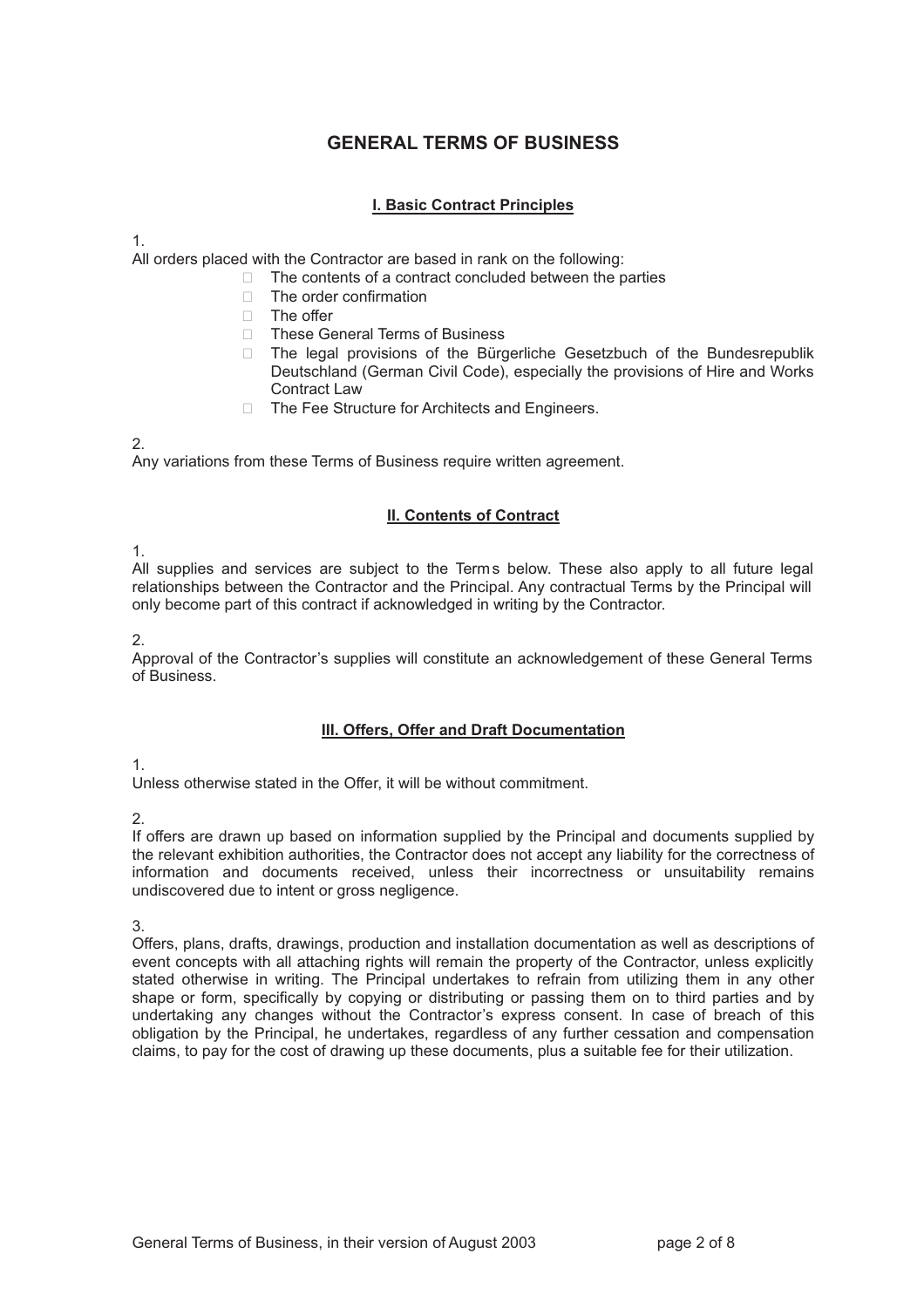### **IV. Contract Conclusion**

This contract will be concluded by way of the Contractor's written order confirmation. However, orders placed will also be deemed accepted if not refused within one month from receipt. The obligation to refrain as per item III,3. of these Terms remains unaffected by the placing of any order or the conclusion of any extended contract.

#### **V. Prices**

1.

Offer prices are valid only upon placing a complete order for all items offered.

2.

All prices are quoted strictly net ex place of production or shipping depot and do not include packaging, freight, postage, insurance etc.

#### 3.

Offer prices are valid for 4 months from contract conclusion. After expiry of these 4 months, the Contractor is entitled to pass on any increases in price by the producer or supplier or in wages to the Principal. The Principal may cancel the contract if the price exceeds the price at the time of concluding the contract by more than 4%.

4.

If commencement, progress or completion of the works is delayed for reasons outside the Contractor's responsibility, he will be entitled to charge any additional expenses arising from this separately. The charge rates for working hours (including travel and loading times), vehicle appliances, material costs and other prices chargeable by the Contractor will be those valid on the day of execution.

5.

Supplies not taken into account inside the offer which are undertaken at the Principal's request, or any additional expenses incurred due to incorrect information supplied by the Principal or the event organiser, or due to delays in transport through no fault of his own, or due to inadequate hall or surface conditions, preparatory supplies being finished late or unprofessionally by third parties unless they are the Contractor's fulfilment assistants - will be invoiced to the Principal separately. The calculation basis applicable will be item V.5. of these Terms.

6.

Supplies and errands undertaken for the Principal at his request within the scope of planning and undertaking his participation in the exhibition are payable separately. For any amounts so incurred, the Contractor is entitled to charge an advance commission. The Contractor is further entitled to assign such supplies in the name of the Principal to third party contractors.

#### **VI. Delivery Time and Installation**

1.

If no express deadline has been agreed for the commencement and completion of the works, the completion/delivery date stated will only be deemed an estimate.

2.

In case of any changes or rearrangements to the operations introduced by the Principal after conclusion of this contract, even confirmed completion/delivery dates will no longer be binding. The same goes for any impediments occurring through no fault of the Contractor, especially for any of the Principal's documentation and materials being made available late.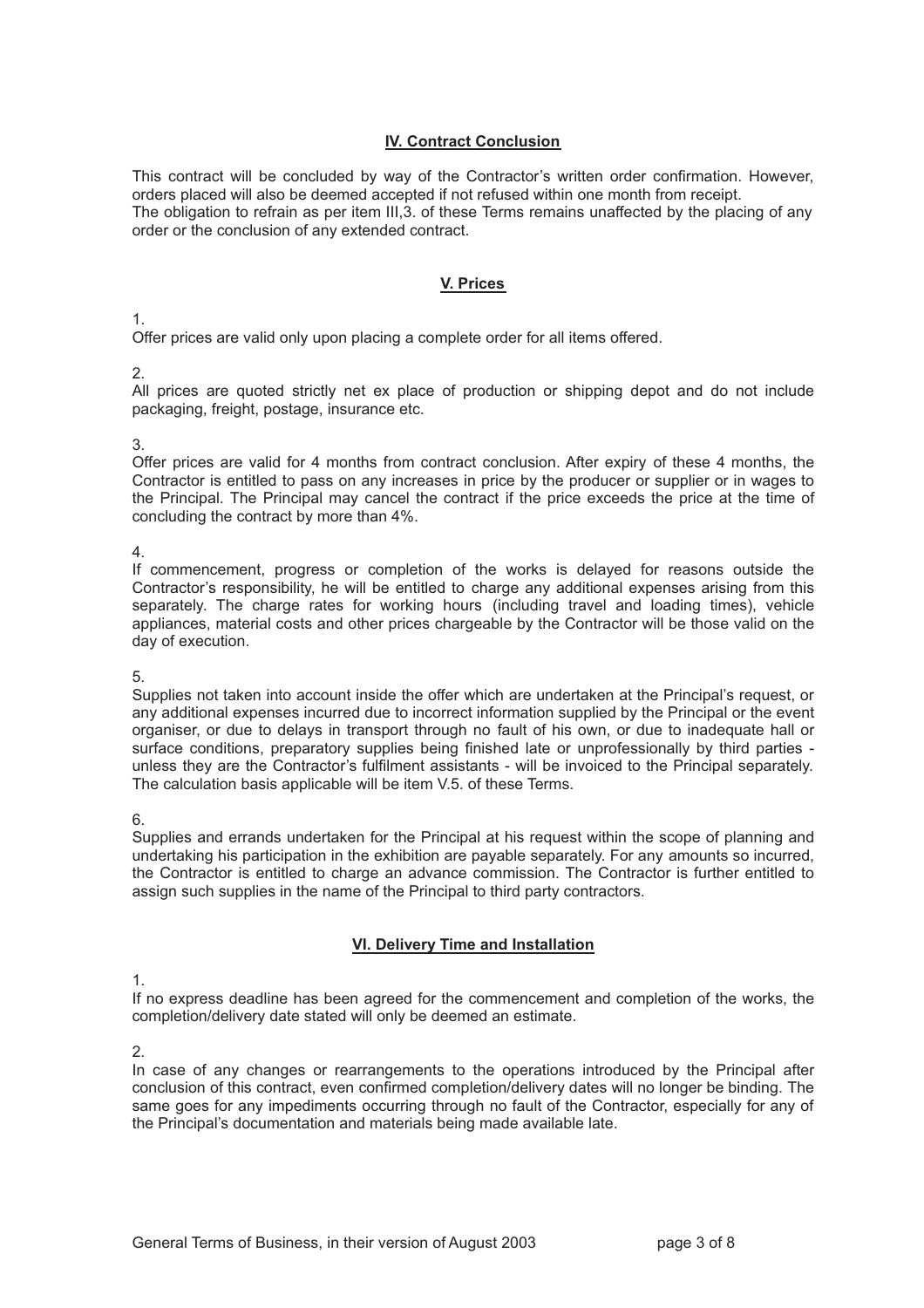#### 3.

Should any business interruptions occur through no fault of the Contractor or his own supplier or subcontractor, specifically walk-outs, strikes and lock-outs and cases of force majeure based on unpredictable events or occurrences which are not his fault, and leading to serious interruptions in operations, the delivery/completion deadline will be extended accordingly. If due to the stated interruptions it becomes impossible to fulfil the contract, both parties are entitled to withdraw from the contract. In this case, the Contractor will be entitled to payment for supplies provided to that date, where supplies provided also include any claims by third parties the Contractor has placed orders with believing the contract could be brought to its conclusion. Any further claims for compensation will be excluded from both parties.

# **VII. Freight and Packaging/Transfer of Risk**

#### 1.

The Contractor's products, unless otherwise agreed, always travel at the Principal's cost and risk. Any packaging required and considered necessary by the Principal will be charged separately. The same applies to the Principal's delivery items.

#### 2.

Principal's items to be used during production or installation have to be delivered by the agreed deadline, carriage paid to his site or the installation site. Such items will be returned, unless otherwise agreed, carriage unpaid ex works or processing site, at the Principal's risk.

#### 3.

Any risk is transferred to the Principal, unless otherwise agreed, once goods leave the Contractor's premises or are put at the Principal's disposal. This also applies to any cases where carriage-paid delivery has been agreed.

#### 4.

If any goods ready for shipment cannot be shipped due to any reasons being the Principal's responsibility, risk is transferred to the Principal the day the goods are ready for shipment. Contractor's duties will be deemed fulfilled after delivery of a Ready for Shipment notice to the Principal.

#### **VIII. Approval/Handover**

1.

Approval or handover will as a rule take place formally and immediately upon completion. The Principal undertakes to be present on the day of approval himself, or to have himself represented by an authorised representative. In this respect, it is expressly acknowledged that in special cases, even an approval deadline of one hour before commencement of the exhibition is not an unreasonable one.

2.

Any possible partial supplies still outstanding or defects claimed will be made good or corrected as soon as possible. Unless they considerably impede the function of the contract item, these will not constitute any entitlement to refuse approval.

#### 3.

If the Principal starts using the supplies provided, or a part, without any prior formal approval, the approval will be deemed to have been granted by way of this use.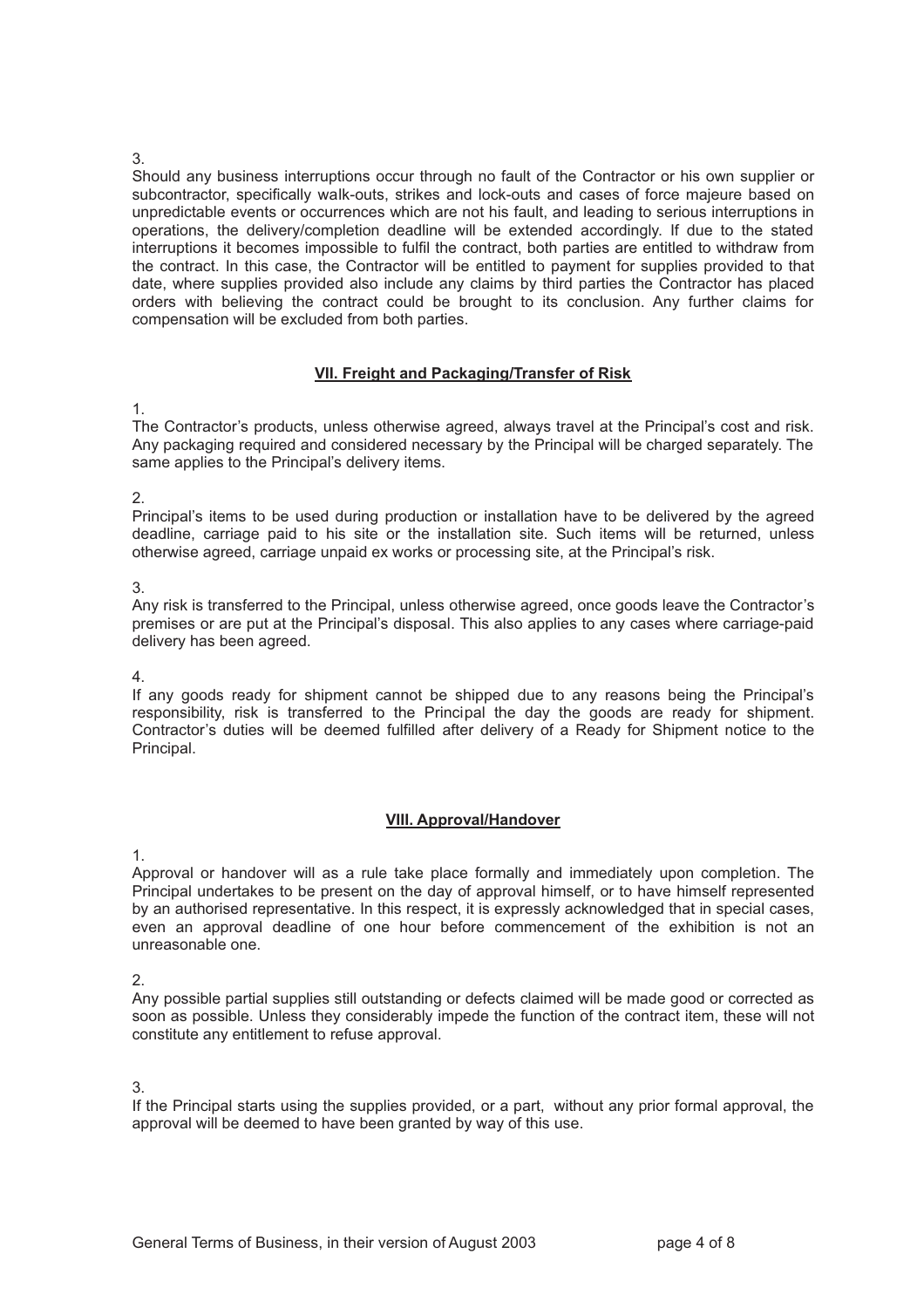4.

If supplies and services have been put at the Principal's disposal by the Contractor by way of hire, then on the Contractor's request, a formal handover of the hire item is to take place immediately upon the exhibition ending. The Principal undertakes to be present at this handover, or to have himself represented by a duly authorised representative.

## **IX. Warranty**

1.

The warranty provided is in accordance with Bürgerliche Gesetzbuch provisions concerning Work Contracts, in case of provision by way of hire in accordance with hire contract regulations.

#### 2.

By way of warranty, the Principal can only ever demand remedial work to start with. The type and manner of appropriate remedial work is in the Contractor's discretion. The Contractor may at any time choose to supply replacement items. Any further claims, especially claims for loss or withdrawal from the contract, can only be claimed by the Principal in case two attempts at remedial work have failed due to the same defect.

3.

The warranty does not extend to such defects occurring with the Principal due to natural wear and tear, damp, intense heat or improper handling or unsuitable storage. The same applies to the warranty not extending to reasonable variations in shape, dimensions, colour and texture of materials.

4.

The Principal undertakes to immediately inform the Contractor of any defects and to give him an opportunity to come to any appropriate conclusions.

5.

In case notification of defects is reported late, or no provisos due to known defects were made at the time of approval, any entitlements to warranty will lapse in their entirety.

6.

Warranty entitlements will also lapse in case the Principal undertakes changes himself, or if he makes it difficult or impossible for the Contractor to establish and remedy the defects, which as a rule applies to any notifications of defects once the exhibition has ended.

# **X. Liability**

1.

Claims arising from defects and for compensation for errands undertaken in the name of the Principal by way of supplies and services by third parties are excluded, unless the Contractor has breached his duty of care when choosing such third parties.

2.

The Contractor is not responsible for the exhibitor's goods, unless storage has expressly been agreed in writing. In this case, the Contractor will only be responsible up to the limits covered by insurance.

3.

In case the subject of the contract consists of plans and drafts only, the Contractor will only be responsible for being able to himself realise these plans or these drafts appropriately. Any further claims will be excluded.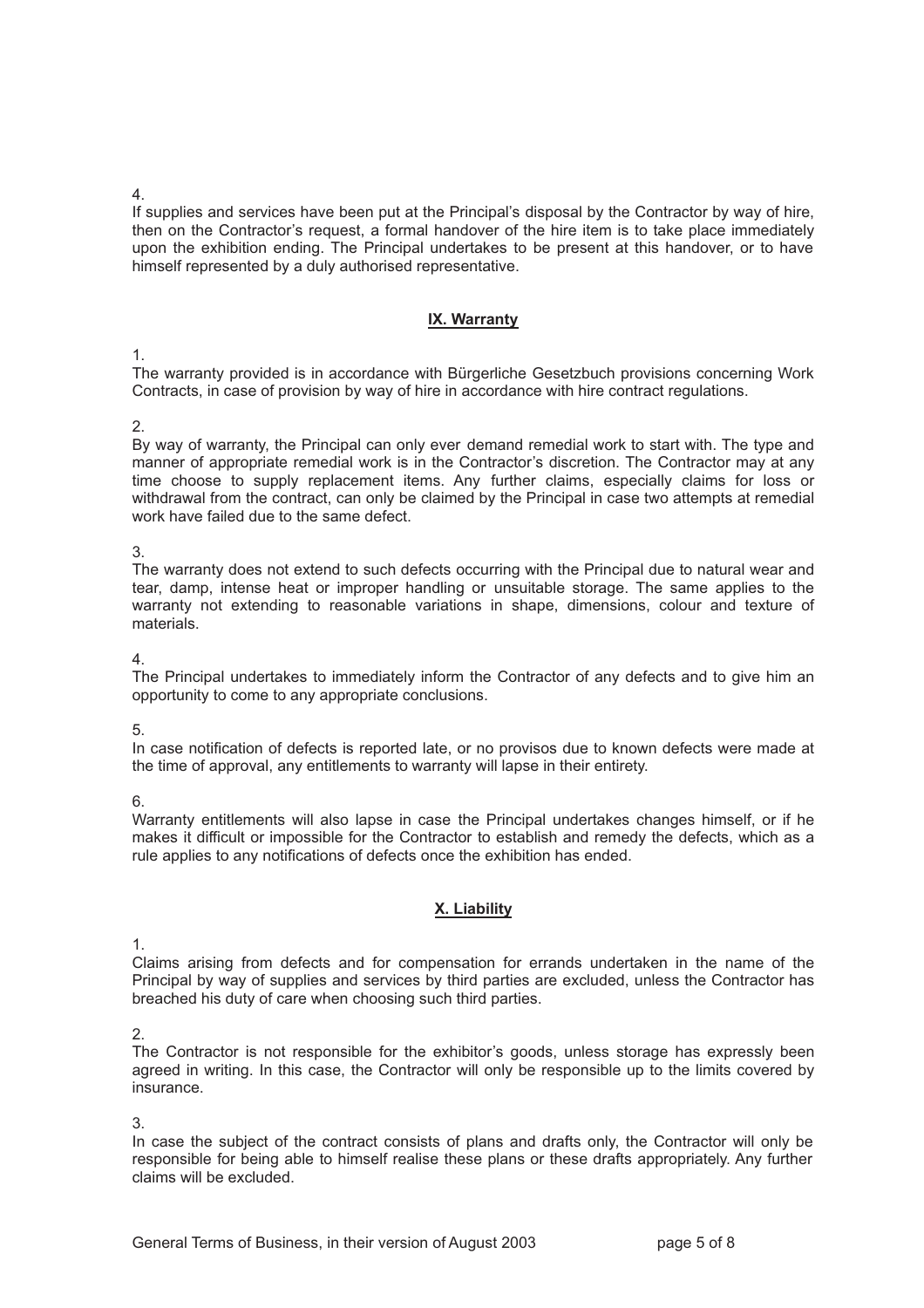4.

No responsibility is accepted for free-of-charge advice, information, or any other free-of-charge supplies.

#### 5.

Claims for compensation concerning damages of any kind, even in respect of such damages not having occurred with regard to the contract item itself, for instance from delay, breach of duty or unauthorised actions, are excluded, unless damage was caused due to intentional or grossly negligent actions, and insofar as by excluding such compensation claims, fulfilment of the contract is not prevented or jeopardised. This limitation of liability applies to the same extent to the Contractor's fulfilment and operations assistants. Claims for damages arising from injury to life, body and health as well as claims under Product Liability Law remain unaffected.

#### 6.

The Principal is liable for all items he is provided with on a hire or rental basis, including the exhibition stand, for an amount of up to a total reconstruction costs, or, in case of loss, of up to the amount of the cost of a new replacement item.

# **XI. Insurance**

1.

For any type of transport arranged or undertaken by the Principal, the shipped items will only be insured, to the value of purchasing them as new, at the express instruction of the Principal, and at his cost.

2.

The Contractor has to be notified of any damage incurred in transit immediately. In case of shipment via forwarding agents, any damage is to be marked on the consignment note, in case of shipment by train, a confirmation concerning the damage has to be requested from the Railway Office, and sent to the Contractor.

3.

Any of the Principal's items taken in by the Contractor for storage under a written agreement, unless otherwise agreed, will be insured at the Principal's expense, for the duration of such storage, for the cost of newly acquiring such items, against fire, water damage and burglary.

# **XII. Credit basis**

A condition of the Contractor's duty to supply is the Principal's creditworthiness. In case the Principal has supplied incorrect or incomplete details as far as he personally or his creditworthiness is concerned, or he has ceased his payments, or bankruptcy or composition proceedings have been applied for over his assets, the Contractor is not obliged to provide any supplies. In such cases, the Contractor may demand cash in advance or other suitable securities to safeguard his fee entitlements. If the Principal does not comply with these requests, the Contractor may terminate this contract for important reasons in accordance with item XVII of these Terms, or can withdraw from the contract and claim compensation. With regard to the level of such amounts, provisions as per item XVII,3. of these Terms apply.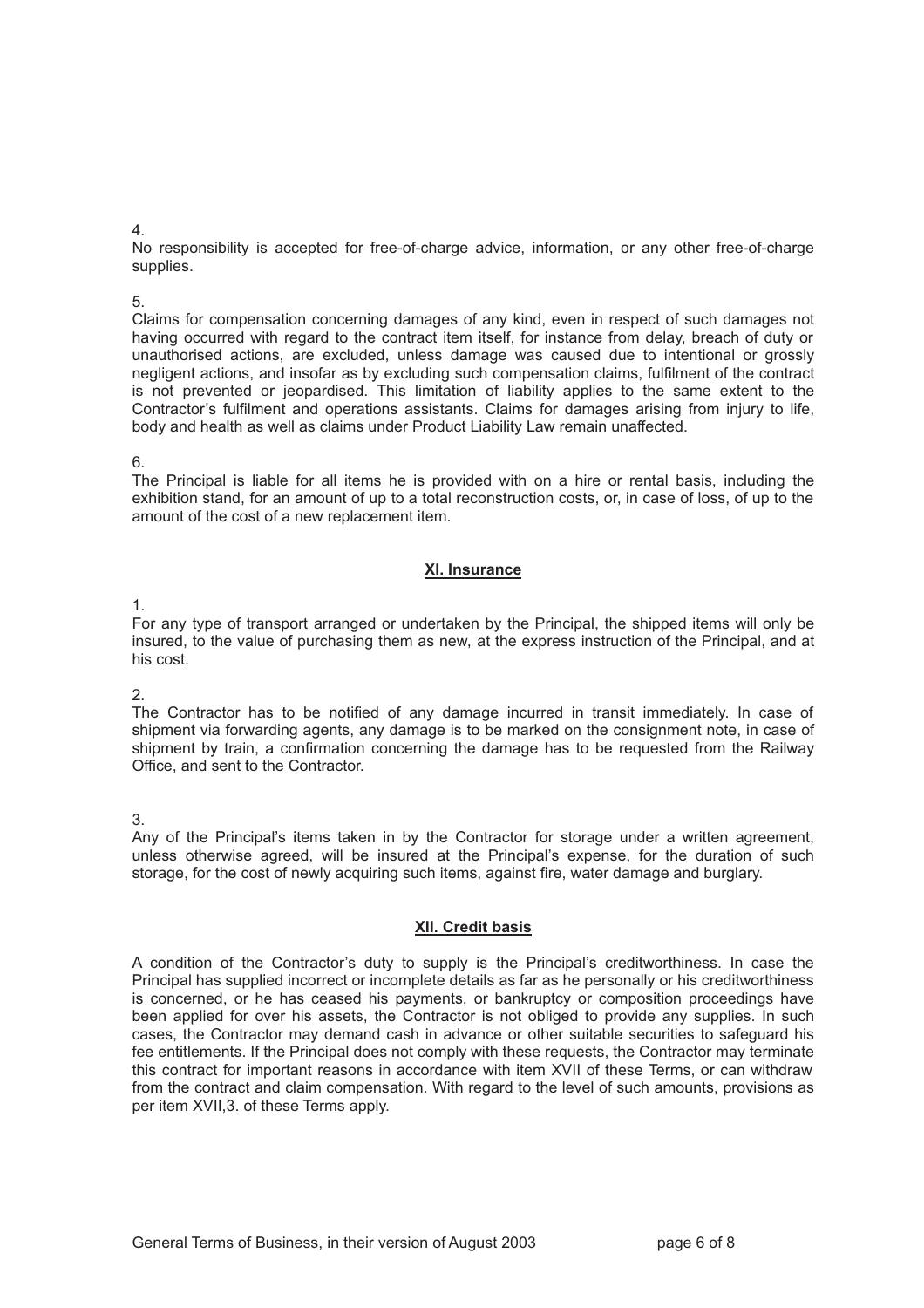## **XIII. Retention of Title**

1.

All delivery items will remain the property of the Contractor until all liabilities under the contractual relationship between the parties have been completely met.

2.

Without the Contractor's express agreement, the Principal is not entitled to sell on the Retained Title Goods, or to process or use them in any way. Irrespective of this, the Principal assigns any entitlements to payment arising from any resale of the Retained Title Goods to the Contractor at this point. The Contractor accepts this assignment.

## **XIV. Protective Rights, Drafts, Drawings**

1.

Plans, drafts, drawings, production and installation documentation, concept descriptions etc. including all their attaching rights remain the Contractor's property, even if they have been handed to the Principal. Any transfer of ownership rights and rights of use require express written agreement.

 $\mathcal{P}$ 

Unless otherwise agreed in writing, changes to plans, drafts, concepts etc. may only be undertaken by the Contractor. This also applies if such documentation has become the Principal's property.

3.

If any materials or documentation for producing the contract item are handed over by the Principal, the Principal warrants that by producing and undertaking the supply of works as per his documentation, no third party protective rights are infringed upon. The Contractor is not obliged to check whether details and documentation handed over by the Principal for production and supply are infringing on any third party protective rights. The Principal undertakes to immediately indemnify the Contractor from any possible claims for damages by third parties and to pay any damages arising from the infringement of any protective rights.

# **XV. Terms of Payment**

1.

Unless otherwise agreed, any amounts invoiced are immediately due for payment upon receipt of the invoice. No deductions of any kind whatsoever apply, advance payments are not liable to payment of interest.

 $\mathcal{P}$ 

Unless otherwise agreed, the Contractor is entitled to issue interim invoices or to request payments in part. As a rule, one third of the order sum is payable on placing the order, one third in the interim and one third on handover of the stand.

# **XVI. Set-off and Assignment**

1.

Any set-off against disputed and not legally acknowledged counter demands by the Principal is excluded. The same applies to claiming retention rights.

2.

The Principal's rights arising from this contractual relationship are only transferable with the Contractor's prior consent.